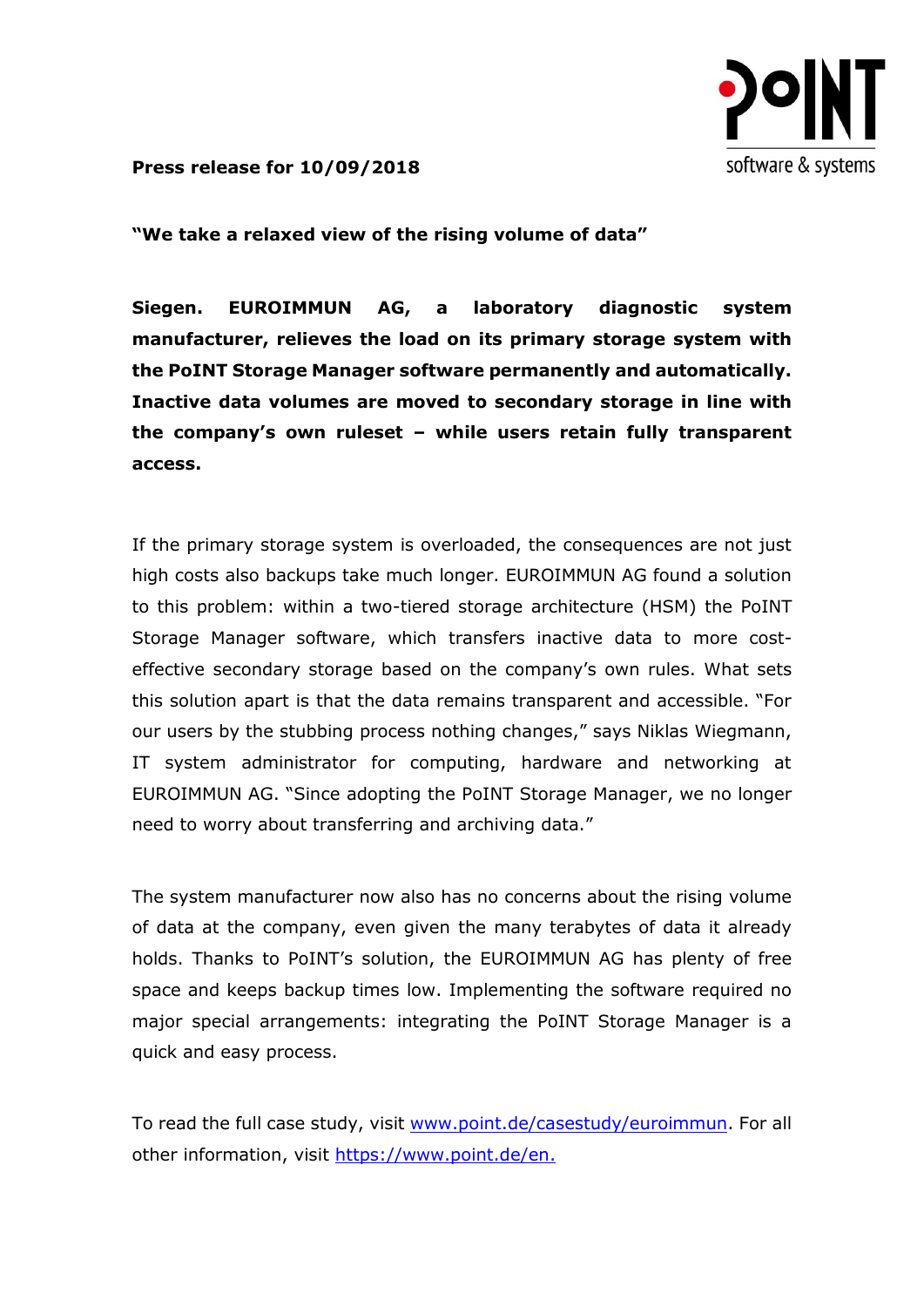



<sup>©</sup> PoINT Software & Systems GmbH

*EUROIMMUN AG uses the PoINT Storage Manager for HSM with transparent access.*

## **About PoINT**

PoINT Software & Systems GmbH specializes in developing software products and system solutions for storing, managing and archiving data. Its storage and data management solutions

allow simple, efficient integration and a wide range of storage technologies to meet each business' individual requirements and specific workflow

## **Contact:**

Katharina Alber Marketing PoINT Software & Systems GmbH Eiserfelder Str. 316, 57080 Siegen tel.: +49 271 3841-159 fax: +49 271 3841-151 [marcom@point.de](mailto:marcom@point.de) [www.point.de](http://www.point.de/)

Nicole Gauger good news! GmbH Kolberger Str. 36, 23617 **Stockelsdorf** tel.: +49 451 88199-12 fax: +49 451 88199-29 [nicole@goodnews.de](mailto:nicole@goodnews.de) www.goodnews.de